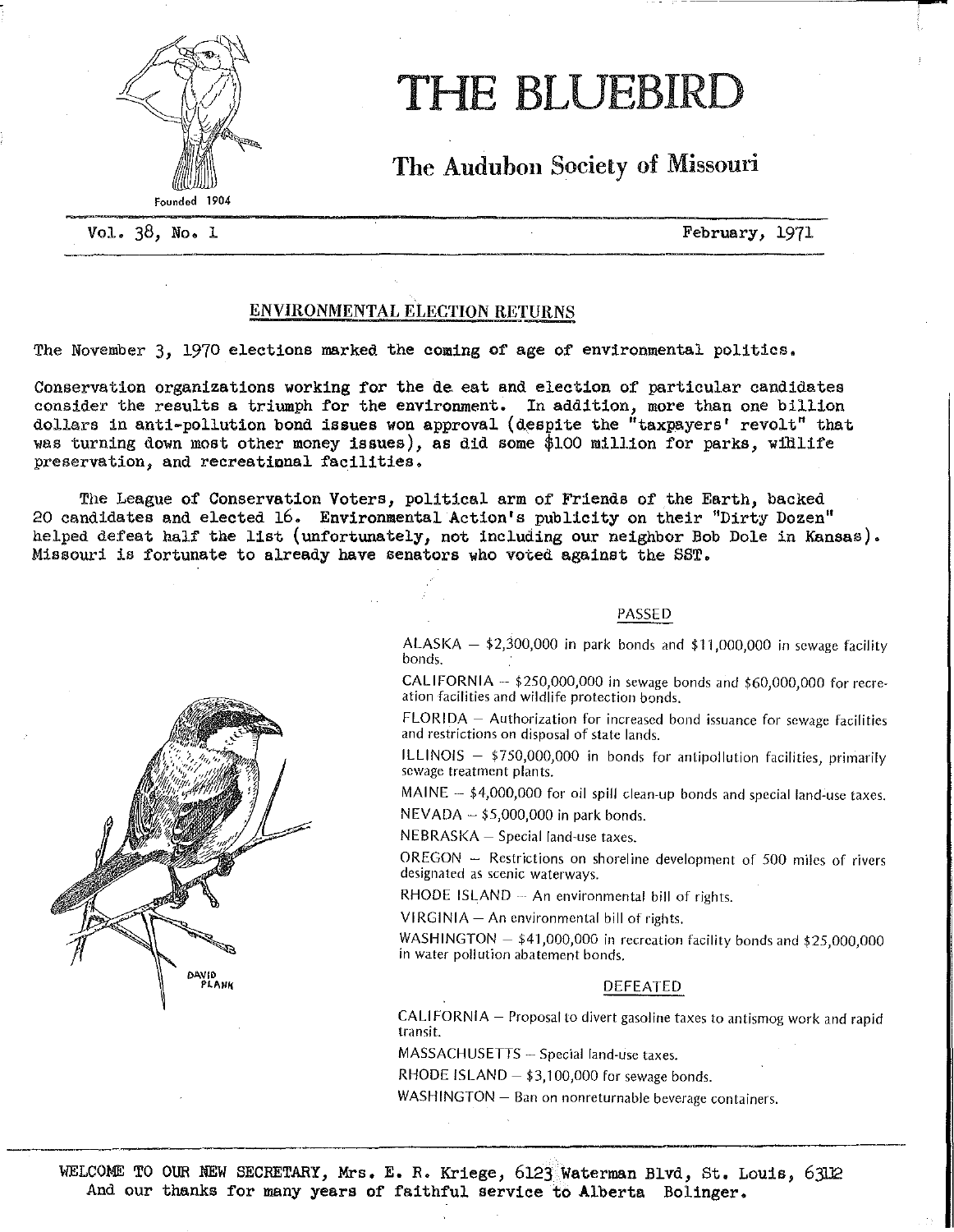### BIRD SURVEY --By Dick Anderson

In an effort to catch up with seasonal bird surveys, the following is a brief summary only from December 1, 1968, to August 31, 1969. It is hoped that contributors will understand why many reports were left out.

WINTER: DEC. 1, 1968 to FEB, 28, 1969

Horned Grebe--21 at Gravois Mill, Mo., Dec.  $24$ , 1968 (D.E.). White Pelicans left squaw Creek early, only two remained in early Dec. (J.H., F.L.) Whistling Swan--two at Squaw Creek Dec. 8 (F.L.) and one thee in Feb. (H.B.). One wintered at Mark Twain Refuge  $(S.V.)$  and two were seen on Dec. 21. At least one Ross' Goose wintered at Squaw Creek. 01dsquaw==one at Gravois Mills Dec. 1 (I Oldsquaw--one at Gravois Mills Dec. 1  $(D.E.)$ . Late ducks at Mark Twain on Dec. 21 included 3 Ruddy, 13 Wood Ducks and 8 Shovelers.

Black Vulture--112 at Mingo, according to Mgr. John Toll  $(J.H.)$ . Hawks were generally down, but wintering eagles were high. Four Goldens and 135 Bald Eagles used Squaw Creek during the winter, 198 Bald Eagles were at Mark Twain on Dec. 2l(D.A.), but 285 were counted in that area in early Jan.  $(S.V.)$ . Two Goldens at Shell-Osage Feb. 15  $(N.F.)$ .

Rare gulls at Alton Dam near St. Louis in Jan. inluded Glaucous, Iceland, Blackbacked, and Black-legged Kittiwake. F. Lawhon found at saw-whet owl at his home Jan.6.

Red-shafted Flickers numbered at least 25 in St. Josph  $(F.L)$ , one at Springfield,  $(N.F.)$ . A fish crow was identified at the Big Oak census on Dec. 24 (J.H.). A fish crow was identified at the Big Oak census on Dec.  $24$  (J.H.). A Clark's Nutcracker was at a suet feeder at Pleasant Hill, Mo., and observed by Helen Williams and Lilyan Warner (FIDE Dave Easterla). At least one short-billed marsh wren wintered at Mark Twain Refuge (S.V.). Brown thrashers showed up in many areas, even St. Joseph (J.H.) and Maryville (D.E., M.R.). Floyd Lawhon reports one, possibly two, Townsend's Solitaires at Ashland's Cemetery between Dec. 14 and Feb. 15. This is the fifth record in ten years. Western Meadowlarks pushed well eastward this winter. A few were in southeast Mo.  $(J.H., R.R.)$  where they are seldom observed. 25 were found near Washington, Mo. (D.Hayes).

After an absence of two years, Mo. birders experienced a good invasion of northern erratics. Good numbers of red-breasted nuthatches and pine siskins are usually a good sign that rarer species will join them. Evening grosbeaks made a big invasion. Mrs. Henry at Bowling Green had 30 at her feeder, Kansas City had at least two flocks of 15 each and St. Louis had many flocks, some as many as 50. They reached southern Mo. also, at Springfield (N.F.) and Cape Girardeau (R.R.). Strangely enough, only one was reported at Maryville (R.R.) and none at St. Joseph. A few common redpolls made it as far as St. Louis in mid-Dec. (D.A.) but were common at St. Joseph (F.L.) and Maryville  $(M.R., D.E.)$  with flocks up in the  $40's.$  The only red crossbills were a pair reported from Cape Girardeau (R.R.). Three "spotted" towhees were at Se. Joseph Dec. 29.

# SPRING: MARCH 1 to MAY 3, 1969

Spring of 1969 was cold and late. The big break came on May 3 when reporters from all over the state observed a large influx of land birds. Then followed for two weeks a more or less continuous heavy flight, not only in eastern Mo. along the Mississippi River, but in western Mo. as well. The Myers reported the best migration in three years.

Highlights of species reported as follows: Probably the largest group of horned grebes ever observed in Mo. was 152 counted at Table Rock Dam on April 13 by John Hamilton. Over 100 were seen there by Nathan Fay on April 19. An eared grebe in southeast Mo. by R. Rowlett was rare, but were scarce in nw Mo. A western grebe was found by Easterla May 11 at Squaw creek and later seen by others.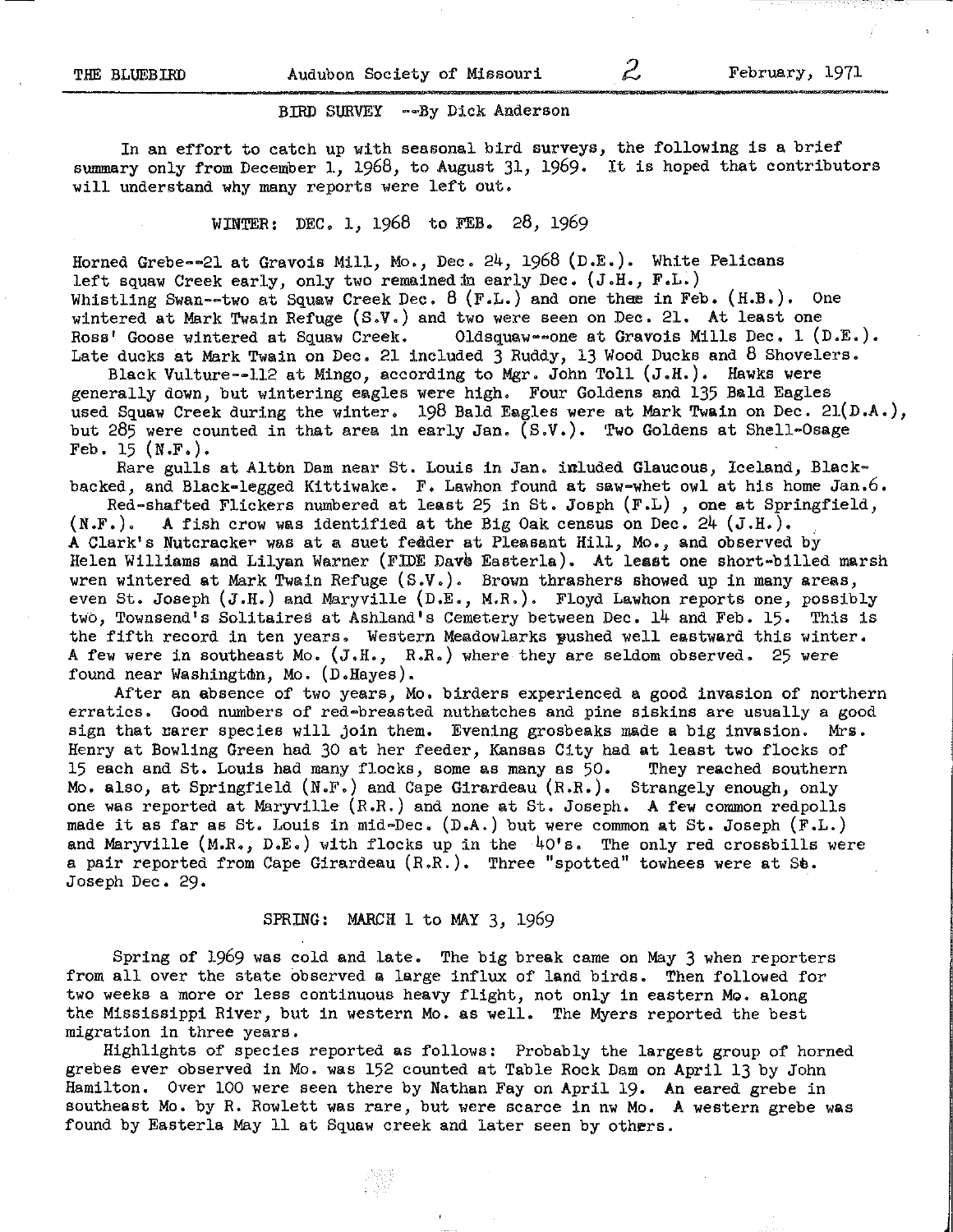### BIRD SURVEY (continued)

A slight decline in cattle egrets was noted at Bertrand heronry in southeast Mo. (P. Heye) but increased notably in St. Louis (E.C., D.A.). One was at Swan Lake Mo. (May 15--Kline), one or more at Squaw Creek in May (F.L.), and two at Maryville May  $9$  (E.E.). Five glossy ibises were reported in southeast Mo. (R.R.) and one at Busch Wildlife near St. Louis April 29. (E.C.). Four white-faced ibises were found at Squaw Creek in mid-April with one staying till May 23 (F.L.). Geese at Squaw Creek built up to 460,000 in mid-March. Ross' geese were seen there until April 20 (F.L.). Diwing Ducks were unusually heavy at Squaw Creek during March and April (F.L.), A surf scoter was found at the Maryville Water Plant April 19 (D.E,), Of note near St. Louis was a European Widgeon seen at Gilbert Lake, Ill., March 30 by Jack VanBenthuysen. A male cinnamon teal stayed at Squaw Creek for .3 weeks during April (F.L., D.E., J.H., H.B.),

<sup>A</sup>melanistic broad-winged hawk at Squaw Creek in mid-April bore a striking resemblance to the black hawk of southern Texas (F.L.). Hawks in general were again down in numbers. A pair of greater prairie chickens were observed near Sumner, Mo. This is the first sighting in recent years (Kline). Two sandhill cranes were at

Squaw Creek March 16 (F.L.). Flooding rivers provided good habitat for shorebirds. Squaw Creek attracted both godwits and curlews (F.L., D.E.). A whimbrel also showed up on the Ill. levees (D.A.). Shorebirds near Cape Girardeau were seen in good numbers, for instance 60 white-rumped sandpipers in mid-May  $(R.R.)$ .

Both cuckoos were reported up by most observers. Two saw-whet owls were at Squaw Creek Mar. 9  $(D.E.)$ . A poor-will was seen and heard at Camp Towanyak on May 7 (M.L.M.),

Passerines were late in general, but seen in large numbers during May. Migrants appeared at Cape Girardeau, St. Louis, and Kansas City simultaneously on May 3. As many as 34 fish ,crows were seen in Mississippi Co. on March 16. Fewer individuals were seen later, indicating a possible migrationof this species (R.R.). Red-breasted nuthatches were noted in Cape Girardeau in late April (R.R.), and early May at St. Louis (E,C.) and Maryville (M. Robbims). The Myers not only found good numbers of warblers, but many eastern species not commonly seen in western Mo., or eastern Kansas. These included prairie, &ape May, mourning, sycamore, Canada, cerulean, and hooded. Their real find, however, was a Swainson's Warbler seen and heard May 23. (M.L.M.). Sherman Reid and N. Fay of Springfield reported good warblers in early May including hooded and black-throated blue warblers. A Connecticut warbler was found within Maryville city limits May 22 and 23 (M.Robbins).

Purple finches were still abundant in April at St. Louis (E.c.). The Myers had banded 143 purple finches by the end of March. Evening Grosbeaks were still at Cape Girardeau on May 2  $(R.R.)$  and at St. Louis on May 10  $(E.C.).$  A late redpoll was at St. Louis April 3 (E.C.) and up to 25 in early March at Maryville (D.E,). A painted bunting arrived at Shawnee-Mission, Kansas, on May 4, and a male at Eagle Rock, Mo., May 30 (D.E.). Three Smith's longsprus were found at St. Charles Co. March 16 (D.Hayes) and 60 near Maryville March 22 (D.E.).

### SUMMER: JUNE THROUGH AUGUST, 1969

The summer was generally hot. Southwest Missouri (Springfield) was very dry (N.F.) while July storms brought heavy rains and some flooding to most of the state.

Pied-billed grebes bred successfully in southeastern Mo.  $(R,R)$ . Herons were numerous during late summer where flooding had occurred. Squaw Creek listed over 600 greatblue herons, 100 little blue herons, and 20 cattle. egrets, and also 50 yellow-crowned. nightherons (F .L., J .H.). 50 little blue herons were at Schell-Osage in August (N.F.). At St. Louis 300little blue herons and 700 common egrets were noted. A total of 130 cattle egrets were counted in flocks in the St. Louis area (D.A.) An adult Louisiana Heron was observed as was a glossy ibis just across the Missisippi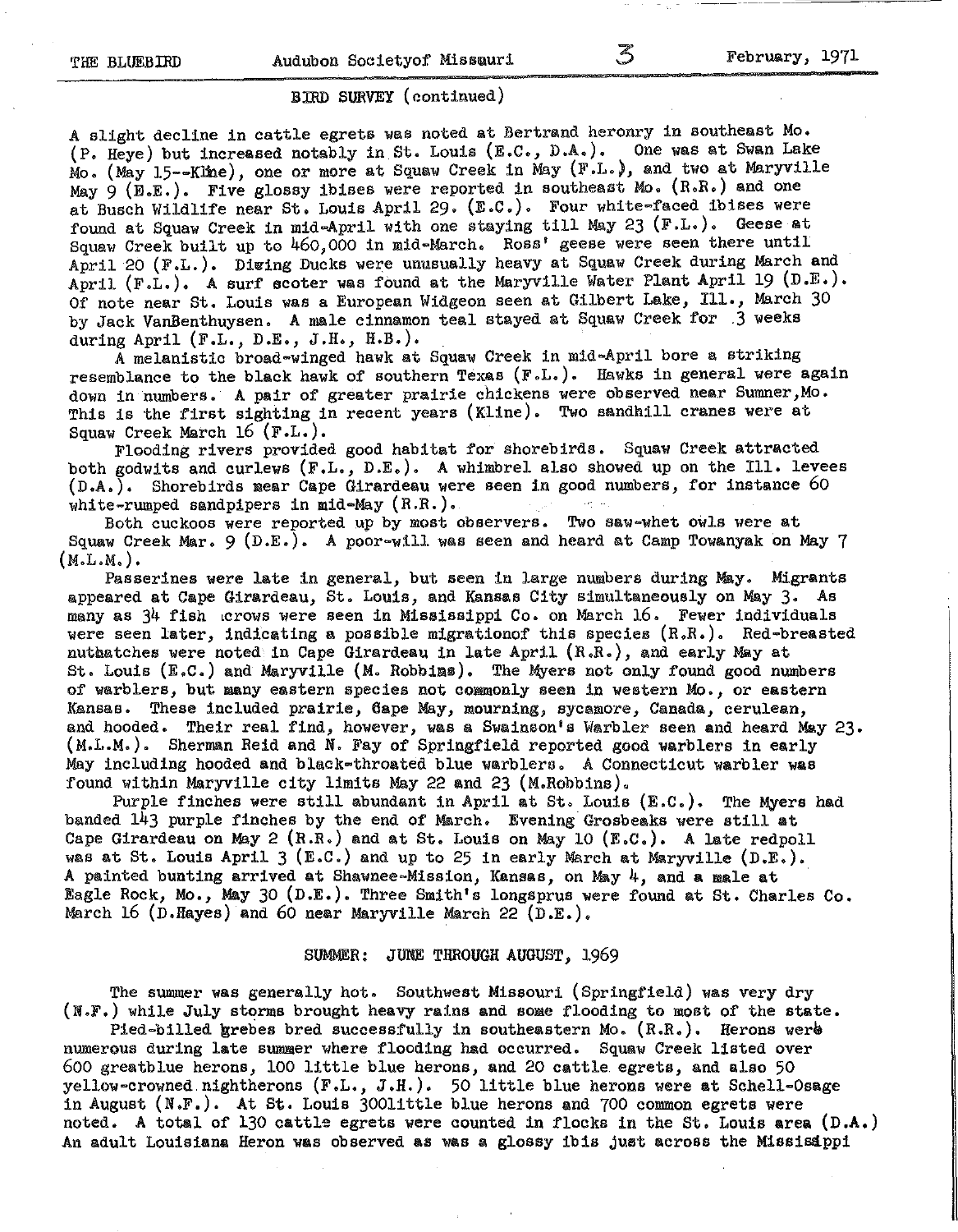### BIRD SURVEY (continued)

River from Cape Girardeau on June 28  $(R.R.)$ . We believe this to be only the second record for the heron in Illinois. Three Mississippi kites summered near Charleston, Mo., but no young were seen (J.H,). A peregrine falcon was surprising at Squaw Creek on July 27 (F.L.). A purple gallinule was at Duck Creek in early June by Jim Hanson.

Shorebirds, like herons, were common in flooded areas. Squaw Creek highlights included a large number of peeps still present in early June, a willet and a snowy plover in July (F.L.). Five piping plovers and 17 buff-braasted sandpipers were found there in August (M.R.). An avocet was found in Mississippi Co. August  $24$  (J.H.). A black-necked stilt was found in St. Charles Co., Mo., in late August. A second stilt was found on the Illinois side of the Mississippi River at the same time. Both were seen by hordes of St. Louis birders (E.c.).

Yellow-billed cuckoos were up at St. Joseph (F.L.), while 12 pair of blackbilled cuckoos were nesting in Nodaway Co., 'in northwest Mo. (M.R.). A pair of barn owls nested successfully at Squaw Creek (F.L.). Red-headed woodpeckers were up at St. Joseph (F.L.). Thirteen western kingbirds were counted in an hour near<br>St. Joseph (F.L.). Short-billed marsh wrens were found on two breeding bird Short-billed marsh wrens were found on two breeding bird counts in northwest Mo. in June  $(D.E., F.L.).$  Three pair of cedar waxwings bred in the Maryville area  $(M.R.)$ . A pair of hooded warblers nested at Pere Marquette Park, Ill.  $(S.V.)$ . Bobolinks again nested in northwest Mo.  $(D.E., F.L.).$  About 50 bred at Rancho Del Rayo (M.R.). Yellow-headed blackbirds were an abundant breeder in northwest Mo. (F.L., J.H.).

Blue grosbeaks continue to breed in Mo. as far north as north of Maryville. Painted buntings nested in southwest Mo.  $(N.F.)$ . It is not unusual for crossbills to summer in unusual places following a heavy winter flight. Although this is rare in Mo., we have three such records during this summer. Bob Bright caught a red crossbill on July 12 in southwest Mo. After feeding the bird sunflower seeds, it was released in good condition. On August 3, a pair of white-winged crossbills were seen feeding on a hemlock in Kansas City by many birders (Jo Isenberger). A white-winged crossbill was found dead July 22 under a hemlock at Charlie Bell's home (M.R.). Two nesting colonies of lark bunting were found in northwest Mo. on the breeding count in early June. One was near Tarkio, Mo., with about 12 birds (D.E.). And a second southeast of St. Joseph with three pair  $(F.L.)$ . Adults were seen carrying food at a later date. This is the first breeding record for Mo. Two pair of vesper sparrows nested at Rancho Del Rayo and several young were seen in July  $(M,R.)$ .

| D.A.            | Dick Anderson       |
|-----------------|---------------------|
| H.B.            | Harold Burgess      |
| E.C.            | Earl Comfort        |
| D.E.            | Dave Easterla       |
| N.F.            | Nathan (Irving) Fay |
| J.H.            | John Hamilton       |
| $\texttt{F.L.}$ | Floyd Lawhon        |
| M.L.M.          | Mary Louise Myers   |
| M.R.            | Mark Robbins        |
| R.R.            | Richard Rowlette    |
| s.v.            | Sally Vasse         |
|                 |                     |

PLEASE SEND YOUR IMPORTANT SIGHTINGS, INCLUDING EARLY AND LATE SIGHTINGS, TO DICK ANDERSON, 1147 GRENSHAW DRIVE, ST. LOUIS, MO, 63137·

this brings our records up through August, 1969. We hope the next issue can bring us closer, However, these will always be behind-time since they can't be put together until all the data is in, or else we'll lose the very sightings we are trying to keep permanent records of. IF YOU HAVE ANY 1970 RECORDS, PLEASE SEND THEM TO DICK NOW. Thnx. SEND THEM TO DICK NOW.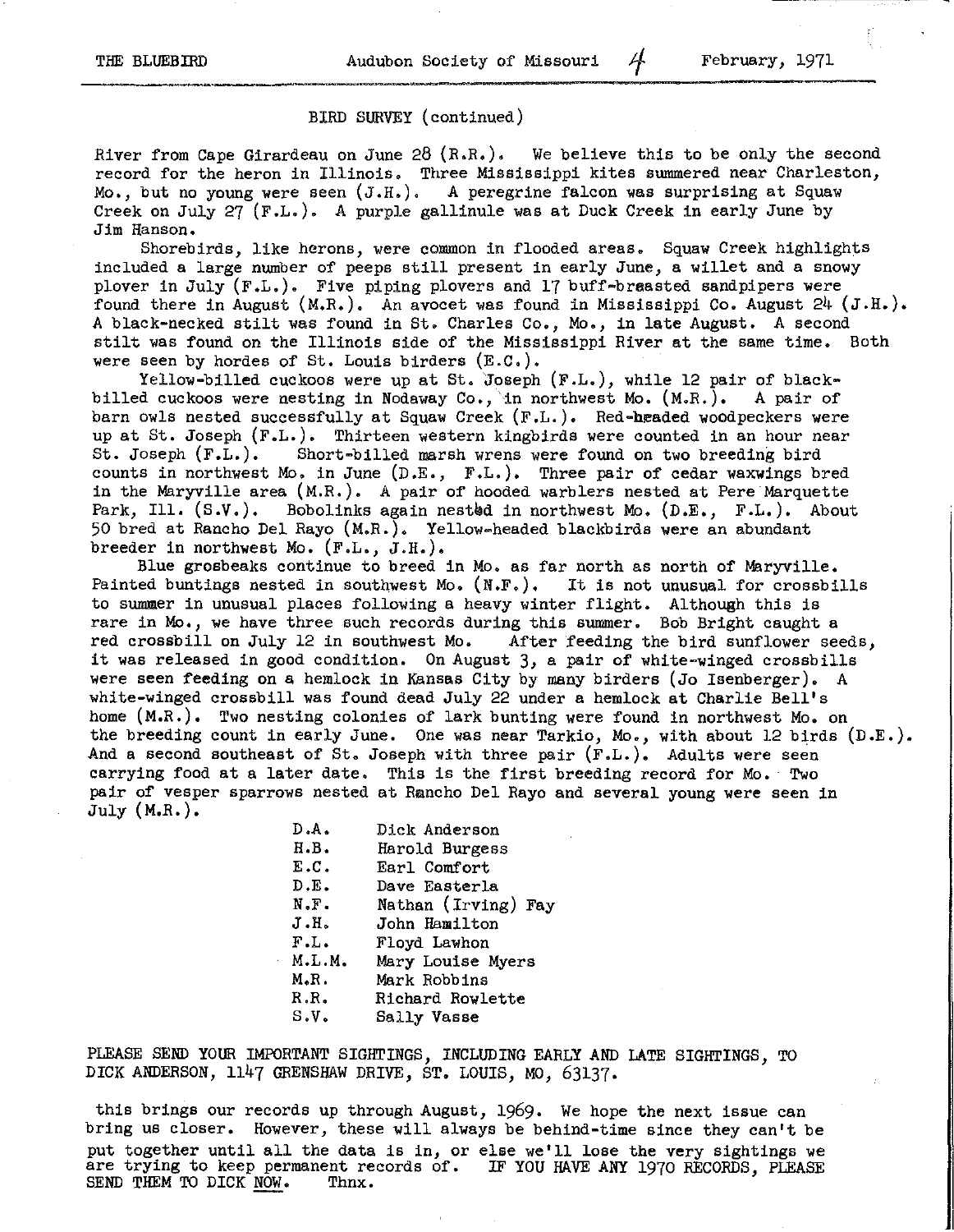RICHARD P. GROSSENHEIDER. ZOOLOGJST AND ARTIST. HAS WRITTEN AND ILLUSTRATED A FIELD GUIDE TO THE MAMMALS. MAMMALS OF MICHIGAN AND MANY ARTICLES FOR MAGAZINES. PERI-ODICALS AND SCHOLARLY JOURNALS. HIS APPRECIATION AND AFFECTION FOR ANIMALS AND BIRDS !S COMBINED WITH ACCURATE OBSERVATION AND A RARE ABILITY TO DEPICT THEM IN VIGOROUS, VITAL ACTIVITIES. HE GIVES HIS SUBJECTS THE SAME RESPECT HE WOULD GIVE A HUMAN PORTRAIT.

The Missouri State Council on the Arts will circulate an exhibit,

" WILDLIFE PAINTINGS BY

# RICHARD PHILIP GROSSENHEIDER "

during the year 1971. Unquestionably the nation's foremost mammal artist, Dick is a foremer president of The Audubon Society of Missouri.

The exhibit will consist of 29 works and will include many of the original drawings that were used in the "Field Guide to the Mammals" of the Peterson series.<br>The Council is anxious to have the exhibition receive the widest circulation possible, and is particularly interested in placing it in lesser-sized communities.



#### WATERCOLORS:

LJFE HISTORY OF 'THE \NHITE-FOOTED MOUSE NEWLY-BORN COUGAR KITTEN **LEAST WEASEL** HEAD OF A WOOD THRUSH STRIPED SKUNK C0LORAD0 KANGAROO RAT

SPINY BANDICOOT LESSON'S FRUIT PIDGEON SCALEY .BREASTED LORIKEET WILD PIG DUSKY WOODSWALLOW TAWNY FROGMOUTH FLEDGLING SCISSOR-TAILED FLYCATCHER FLEDGLING MOCKINGBIRD SCISSORTAIL GIANT CUCKOO WITH GIANT KATYDID

The exhibiting community will have certain responsibilities, primarily the packing and shipping of the paintings to the next stop, and the security and insurance of the exhibit while hung.

Anyone who wishes to arrange for a showing of these works should contact the council. This is a grand opportunity for us to bring the works of Grossenheider to the attention of the public and to enhance nature appreciation. If you wish to arrange for an exhibition of these paintings or want additional information, contact Mr. Jospeh 0. Fischer, Admin. Ass't

> THE MISSOURI STATE COUNCIL ON THE ARTS SIJ:TE 213 7933 CLAYTON ROAD SST. LOUIS, MISSOURI 63117 PHONE: 314/721-1672

PRINTS:

GREY SQUIRREL SERIES EXAMPLES FROM A FIELD GUIDE TO THE MAMMALS EXAMPLES FROM MAMMALS OF MICHIGAN

PHOTOS OF DRAWINGS:

OBSERVATIONS OF THE BEHAVIOR OF THE GREAT BLUE HERON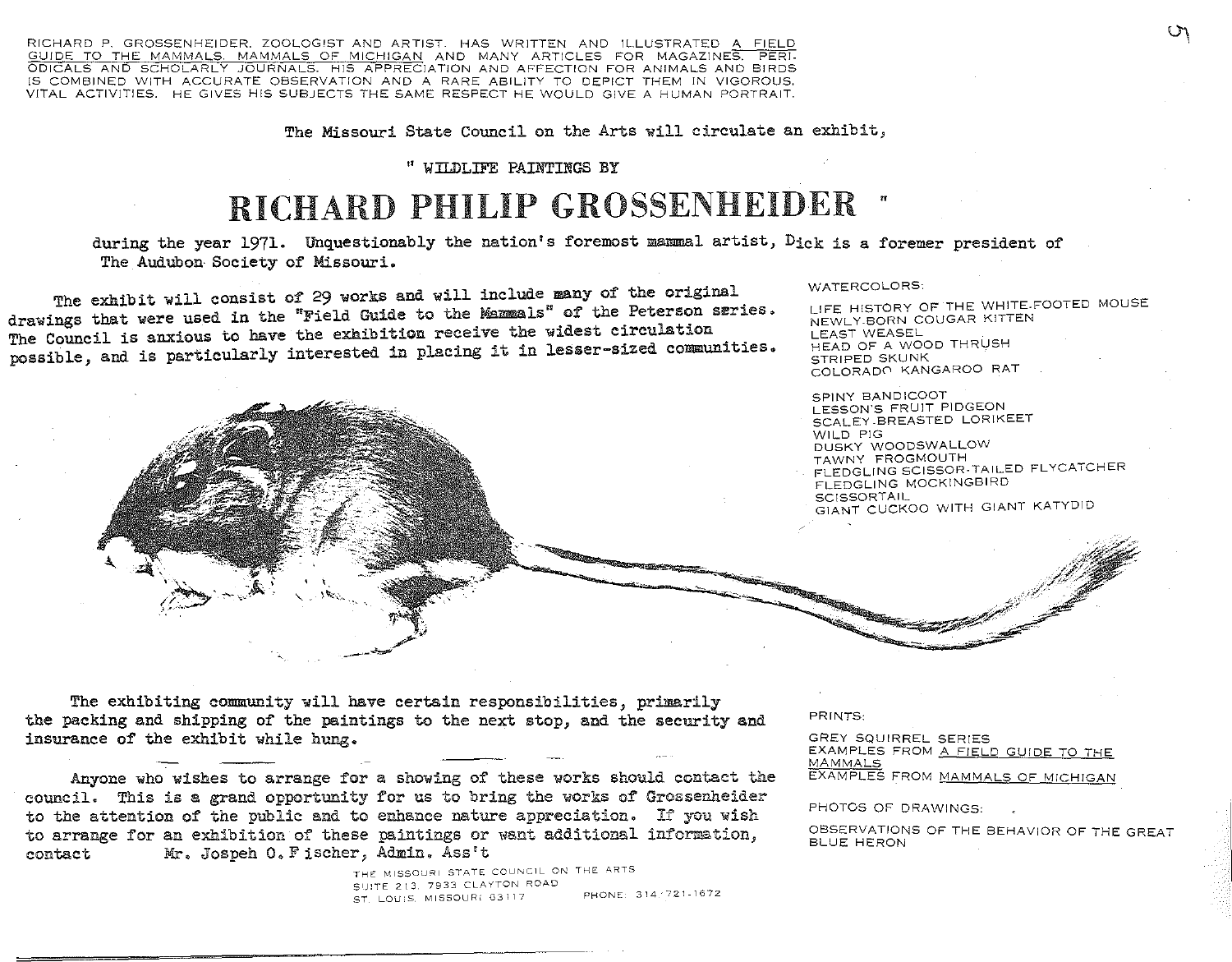THE BLUEBIRD **Audubon Society of Missouri** 6 **February**, 1971

DAVE AND PATTI EASTERLA are now settled at Purdue, and enjoying it all. Address is Dept. of Forestry and Conservation, Purdue University, Lafayette, Indiana, 47907

### REPORT FROM THE FALL MEETING--Mark Robbins

The weather was great! Birding lousy. Bob Bright gave us rides in his boat looking for birds. Most of the members got unbelieving close to Wood Ducks from Bob's boat. I counted around eighty members present at the meeting. I am sure I don't have all the birds listed, but here is a majority of them.

OCTOBER 23, 24, BRANSON, MISSOURI

Piedbilled Grebe Great Blue Heron Ducks: Am. Widgeon, Wood Turkey Vulture, Sharp-shin, Red-tail, Sparrow Hawks Bobwhite Coot, Killdeer, Mourning Dove Great Horned Owl Chimney Swift, Ruby-throated Hummingbird Belted Kingfisher Woodpeckers: ys flicker, pileated, redbellied, redheaded, hairy, downy Wood Pewee Carolina Chickadee, Tufted Titmouse, Wb nuthatch Mockingbird, catbird Robin Ruby-crowned kinglet Loggerhead shrike, starling Nashville and Myrtle warblers House sparrow redwing blackbird, grackle summer tanager cardinal, indigo bunting Goldfinch Sparrows: ch ipping, field, white-throated

**GOLDFINCH** 

### COLES REPORT ON SPECTACULAR HAWK FLIGHT

Dean and Elizabeth Cole, enjoying their retirement as usual, were on hand this fall on Skyline Drive at Duluth, Minnesota {hill right in the middle of the city), when a record 26,173 hawks were recorded by official counters. The previous high was about 15,000 counted in 1960. A strong west wind and good weather concentrated the Lake Superior birds on the west side, Most were broad-wings, with sharpshins, sparrow, and Coopers also included in sizeable numbers. "Tt was just a skyful of birds forever" said the Superior National Forest spokesman, Ray Naddy. We're lucky the spraying craze of the east and southeast has not been as violent in the midwest and Canadian prairies and taiga--Hawk Mountain, Pennsylvania, sees fewer and fewer hawks as DDT and other pesticides kill and sterilize them.

SEND YOUR CHRISTMAS CENSUS REPORTS TO DICK DAWSON, 5600 E. GREGORY:, KC., MO, 64132, FOR NEXT ISSUE OF BLUEBIRD **,** *ANDED* all birds reports to DICK DAWSON, 5600 E. GREGORY:, KC., MO, 64<br>POR NEXT ISSUE OF <u>BLUEBIRD</u> , *need all birds ? your natured*, *draw-crop, photos <u>\_not</u> your foinds.*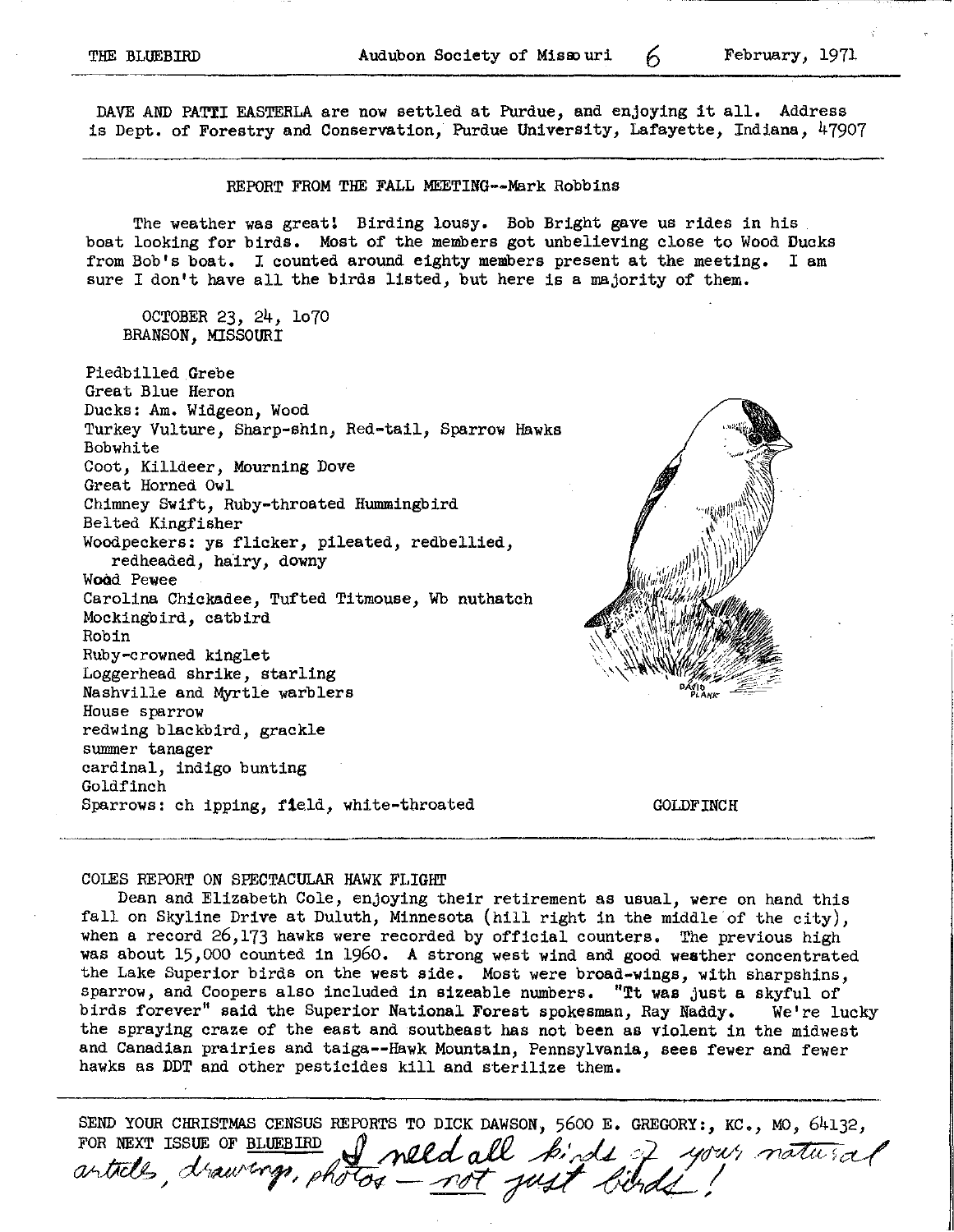### NOTES FROb! THE 1970 SPRING MEETING

Warm south breezes greeted close to forty birders when they gathered at the beautiful Baxter area on Table Rock Lake, May 9th and lOth. There was a field trip Saturday morning to a bluff overlooking the lake to the north, there were boat trips and more field work in the afternoon. Saturday evening Bob Bright, our host, showed some of his slides of birds and moths, and Sunday morning more field trips.

Altogether 91 species were found. The Coles found a Western Kingbird at the end of Lake Road H-20 where there is an open meadow on the lake. John Hamilton had a Roadrunner, Leonard Confer, Veeries, Prairie Warblers were seen by many, Painted Buntings were near the boat dock a few days before we arrived, but failed to appear for the meeting. No Scissortails were found, although known to be in the **area.** 

BIRDS SEEN, IDENTIFIED, AND REPORTED Horned Grebe Herons: Great Blue, Green Blue-winged Teal Turkey Vulture, Red-tailed and Broad-winged Hawks Bob-white **DAVID** Killdeer, Spotted Sandpiper **3ODQN** Mounring Dove Yellow-billed Cuckoo Chuck-will's-widow, Whip-poor-will Rowick's Wren Chimney Swift, Ruby-throated Hummingbied Belted Kingfisher Woodpeckers: y-s flicker, pileated, red-bellied, red-headed, hairy, downy Flycatchers: e. kingbird, w.kingbird, crested, phoebe, Traill's, Least, Wood Pewee Swallows: Rough-winged, Barn, Purple martin Blue Jay, Crow, Carolina Chickadee, Tufted Titmouse, White-breasted Nuthatch Wrens: House, Bewick's, Carolina Mimics: Mockingbird, Catbird, Brown Thrasher Thrushes: Robin, wood thrush, Swainson's, veery, Bluebird Blue-gray gnatcatcher, cedar waxwing, loggerhead shrike, starling Vireos: white-eyed, red-eyed, warbling Warblers: black-and-white, prothonotary, worm-eating, 7ennessee , Nashville, parula, yellow, myrtle, prairie, Kentucky, yellowthroat, chat, Wilson's, redstart House Sparrow Icterids: E.Meadowlark, redwing, orchard oriole, Baltimore oriole, grackle, cowbird Scarlet Tanager, Summer Tanager Finches: cardinal, blue grosbeak, indigo bunting, dickcissel. goldfinch,  $r-s$  towhee Sparrows: lark, chipping, field, white-crowned, white-throated, Lincoln's.





7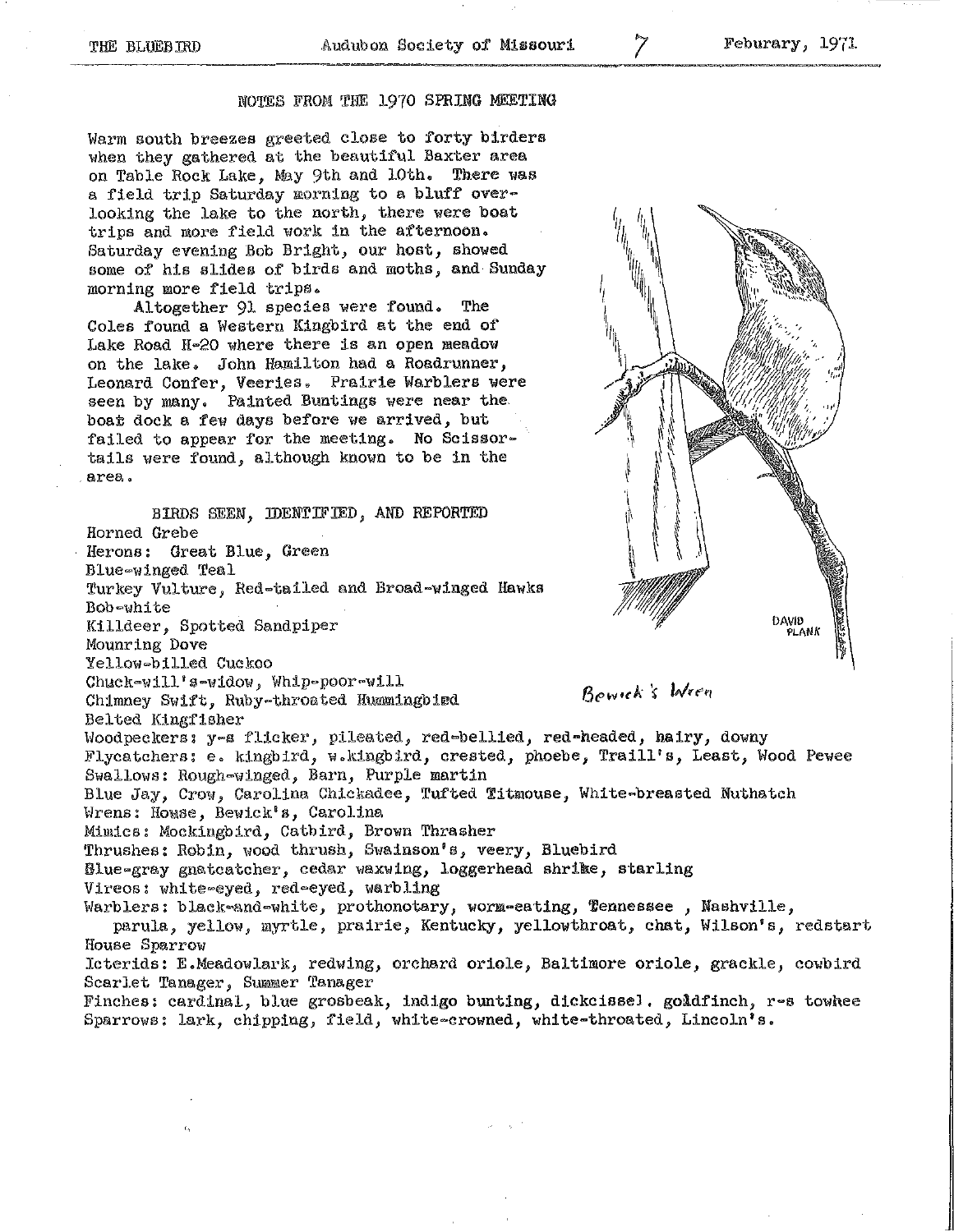### TilE BUDDING TREES

by James Jackson

The last brittle oak leaves rattle to earth, overpowered by winter's chill winds. They are the final remnants of autumn's red and golden millions which Nature more gently returned to the soil--the soil which all dead leaves enrich and protect.

Now the woods are completely bare and the forest floor a dull matted brown. Under the warm blanket of old leaves lie dormant the seeds and shoots of our early wildflower, all awaiting the last spring thaw.

And the trees are waiting, too. Each one has a pattern for spring up in thousands of hard-macked buds. Even before autumn began painting last year's leaves those myriad buds had been planned and formed for the next spring. Soon many of them will be forced open by the pressure of new-growing leaves. Others will eventually expand into flowers. Some buds are now merely helping to sustain winter-hungry songbirds. But all of them have a predesigned purpose.

The winter buds of every woody plant, whether tree or shrub, contain miniature embryos of fully developed leaves or flowers. Most of them began their existence last spring at the height of that year's growth. Then once a plant's budding apttern was achieved, during late summer, it was ready for fall's blazing colors and for the long winter.

We seldom notice next year's latent buds during the summer. Nevertheless,

they are always there, each one overshadowed by the leaf next to it. Only one of our native trees hides its buds until winter. The sycamore has its leaf stems hollowed at the base in such a way as to surround and cover the buds. After autumn's defoliation they are finally exposed to await the next growing season.

By mid-winter the various species of trees modestly display their diagnostic buds as the only promise of life. A number of them even show us which buds have what intended purpose. The flowering

dogwood, for instance, bears bulb-shaped flower buds extending from the twig tips and narrow pointed leaf buds spaced in pairs along the stem.

On any large tree the number of winter  $\beta$ uds may add up to millions. If all of these potential sprouts were to fulfill their growth next spring, the eventual tangle would put any brier patch to shame. But many living buds will not open, By some mysterious law of competition only those shoots which can add to the tree's symmedry will begin to grow. Some buds may remain inert for several years, then open up as if by some inherent logic to fill a gap in the foliage. Others shrivel away as the  $\sqrt{s}$ need for them is outgrown.

The most important buds on any plant are those at the ends of the twigs, the terminal buds. Their purpose is to house a growing point for the spreading foliage;<br>If they are lost during winter of if a twig is snapped off there are others to take<br>even the debt In our point of the successors which the If they are lost during winter of if a twig is snapped off there are others to take over the job. In such cases, or with the sycamore which has no terminal buds, one or more lateral buds will get all the food and become the growing point,

In spring as the stems reach out for sunlight they leave a ring of leaf scars to show where they began to grow. A young cottonwood's greenish new stems may stretch up eight to ten feet, or even more. But on a mature oak the twig growth may measure but a few inches yearly. The many short stems which invariably sprout frmm the branches and trunks of trees are usually stunted by a lack of sunlight. Natural pruning of branches along the shaded trunk is one of the best examples showing how competition for sunlight exerts itself to shape a tree.

By these intricacies of growth it can be seen that the symmetry of a tree or shrub is no haphazard arrangement. Instead it is a planned mosaic guided by Nature's immutable laws, the branch pattern a predesigned skeleton for springs canopy of greenery.